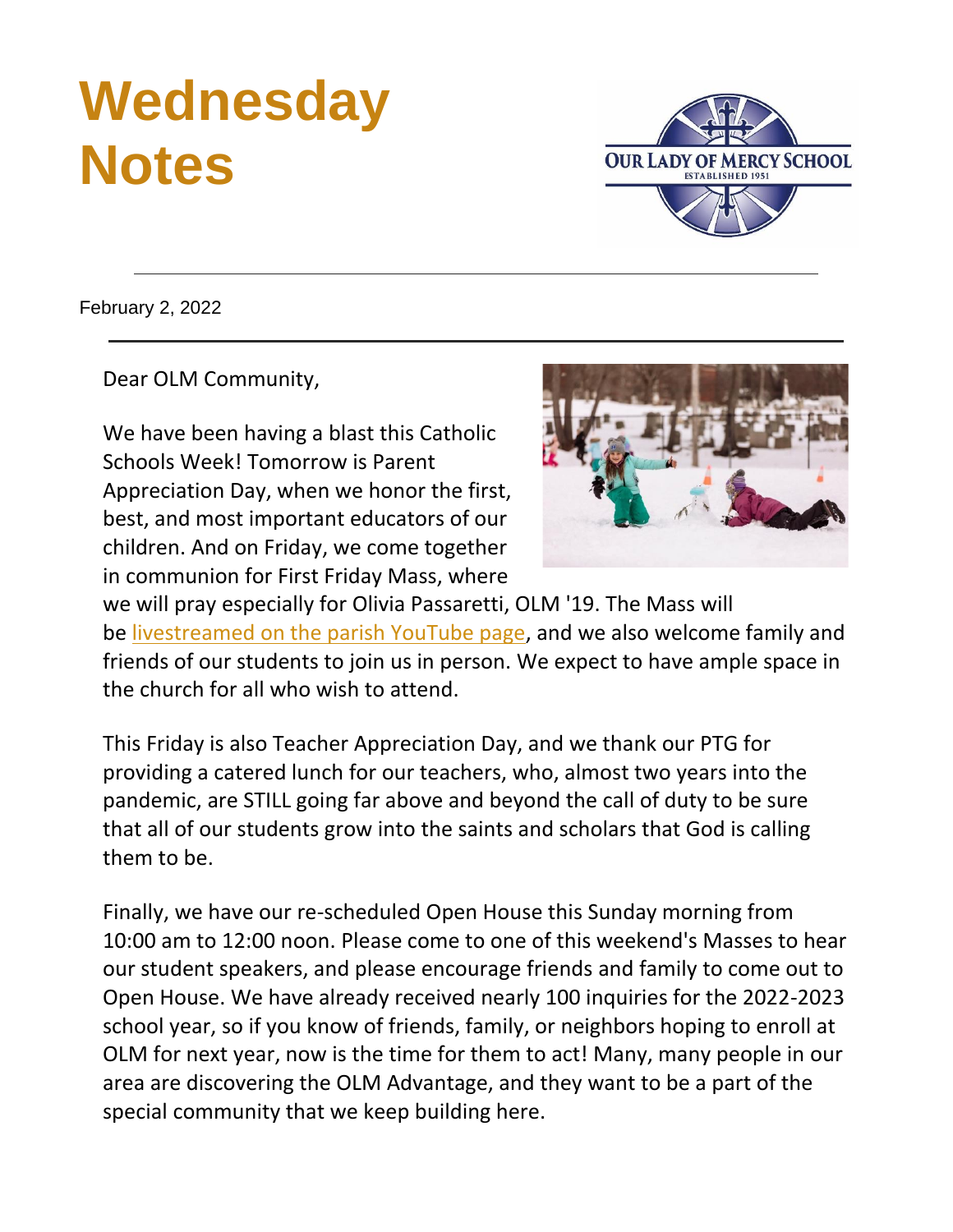So let's keep praying, keep sacrificing, and keep working together to make sure that we really are as good as advertised. Our Lady of Mercy, pray for us!

### **Updates & Reminders**

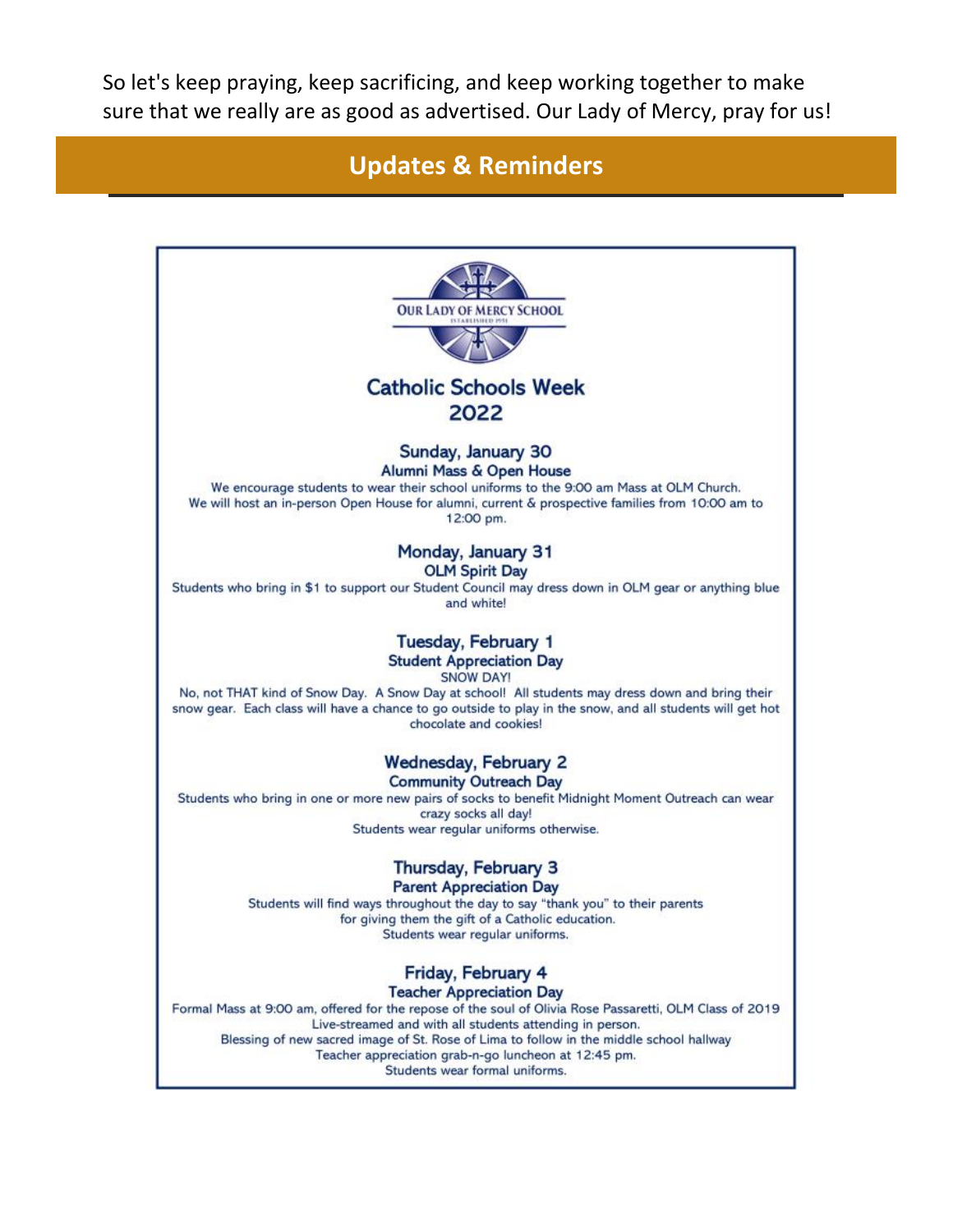• **Open House is this Sunday, in person from 10:00 am to 12:00 noon! You can help our school by sharing our [Facebook post](https://r20.rs6.net/tn.jsp?f=001GJ-PwpTfm2m8iwaSg9-Rzea7SVsDGohEmJJJUrL27S8aTRvTe0u1hL-54IXwW72n_jGkuJ6u-pjH1oUKVdjwMgqaUq9ZCqsYSzX19u5ixYyAjrosS7Rr0fuiHhVbd2LDAEa6EYdjnfrmna1wlPIfMe9h7rOYYfZ9&c=&ch=) advertising the Open House and encouraging your friends, family, and neighbors to attend and discover the OLM Advantage for themselves!**

### **The Week Ahead**

**Thursday, February 3** Beloved Meeting 2:30-3:30 in the Gym **Thursday, February 3** Band Practice (Piano, Guitar, & Drums) 2:30-3:15 pm **Thursday, February 3** Choir Practice 3:30-4:30 pm **Friday, February 4** First Friday Mass 9:00 am (Formal Uniforms) **Friday, February 4** Band Practice (Brass & Woodwinds) 2:30-3:15 pm **Sunday, February 6** Open House 10:00 am-12:00 pm **Tuesday, February 8** PTG Meeting 6:00 pm

# **Spiritual Life**

## **Beloved**

**Beloved meets again tomorrow afternoon from 2:30-3:30 pm in the school gym. All young ladies in Grades 6-8 are welcome to attend!**

Beloved<br>Biscovering<br>My Purpose

Middle Schools Givls Ministry Thursday, February 3rd  $2:30 - 3:30$  for in the Gym Email Ms. Grady with any questions! sgrady@olnschool.org

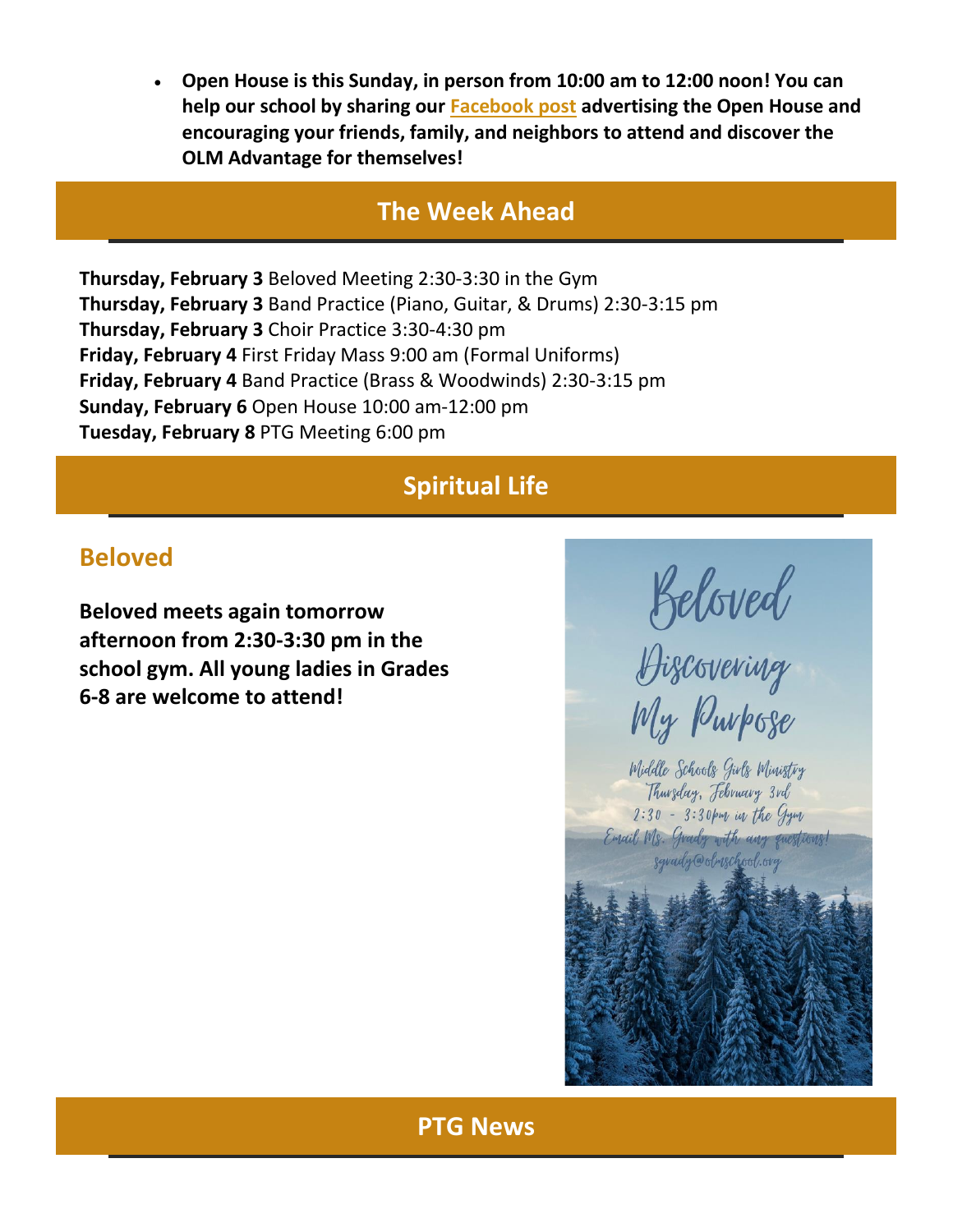

PTG President's Message The OLM fundraising season is ramping up! Take a look below at ways you can help fundraise for our school.

And be sure to mark your calendar for the Father-Daughter Dance on March 12 and Spring Fling on April 91

#### Spring Fling Planning

Spring Fling planning is in full bloom! Spring Fling is OLM School's largest annual fundraiser and is scheduled for April 9. We are looking for donations to add to the auction portion of the event. Please contact olmptg@gmail.com with donation ideas or auction contributions you may have.

Additionally. if you have pictures of your kiddos from this academic year you'd like to share for Spring Fling's website and content. please upload them by March 1 to this Google Drive folder or you can email them to olmptg@gmail.com.

#### Father-Daughter Dance

Save the date! The Father-Daughter Dance is back and will take place on Saturday. March 12 at the Crowne Plaza. Invitations will be sent home next Wednesday!

#### PTG Meetings

Our next meeting is Tuesday, February 8 at 6 PM. If you are interested in attending. please email olmptg@gmail.com. All OLM parents are welcome to attend!

 $\pmb{\times}$  Continued on the following page...  $\pmb{\times}$ 

**Mark your calendars! The Father-Daughter Dance is back and scheduled for March 12, and Spring Fling will take place at the Quidnessett Country Club on April 9! Check out the PTG Newsletter for additional details.**

### [Click Here for PTG Newsletter](https://r20.rs6.net/tn.jsp?f=001GJ-PwpTfm2m8iwaSg9-Rzea7SVsDGohEmJJJUrL27S8aTRvTe0u1hItCtE31vGfxBwh3aoI3KOZOyDqkUYGe6rWa1hZz0kErrFEcDxGP_SgoUbtz_YZ-5wRltKwhzy1PNvGr6HjEaFCDUv48nh2BKG3SPbq8H27F7kXzOQorfcuefr3rnmusb2EGBTtPGmhVAgTpDjDjvO8ehIf1aGapJVofTbmk6CGF53rCisC_U-c=&c=&ch=)

# **Spring Sports & Activities!**

#### **Girls on the Run, So Much Fun!**

#### **Registration for Girls on the Run has**

**begun!** This program is for girls in Grades 3-5 and will meet after school on Tuesdays and Wednesdays from 2:30-4 beginning in March. [Please click here to register](https://r20.rs6.net/tn.jsp?f=001GJ-PwpTfm2m8iwaSg9-Rzea7SVsDGohEmJJJUrL27S8aTRvTe0u1hItCtE31vGfxTz6DRqMFA1GetNF6pQL66eXWXh--qAUfrS4CqG-AEqflawIuCC8FAEHy9ByMknJHFpLXQHinKNRaq8eLGvIkz-kb-MKwD0_uFvyfXrDE9HXn44H6Yx_MZbgXzt4MdvwBvqXzrlR8jjRZzrp5WC1LXlx7-_AQnUnuHvfIMDSOuD6tN6uXlwgMJjie6bkksEpa&c=&ch=) and please contact Bridget Block at [Bblock1910@gmail.com](mailto:Bblock1910@gmail.com) if you are interested in helping out as a coach or if you have any questions. Thank you for your interest, and get ready to lace up the shoes!



**Wednesday Envelope**

**Class Photos from Lifetouch!**